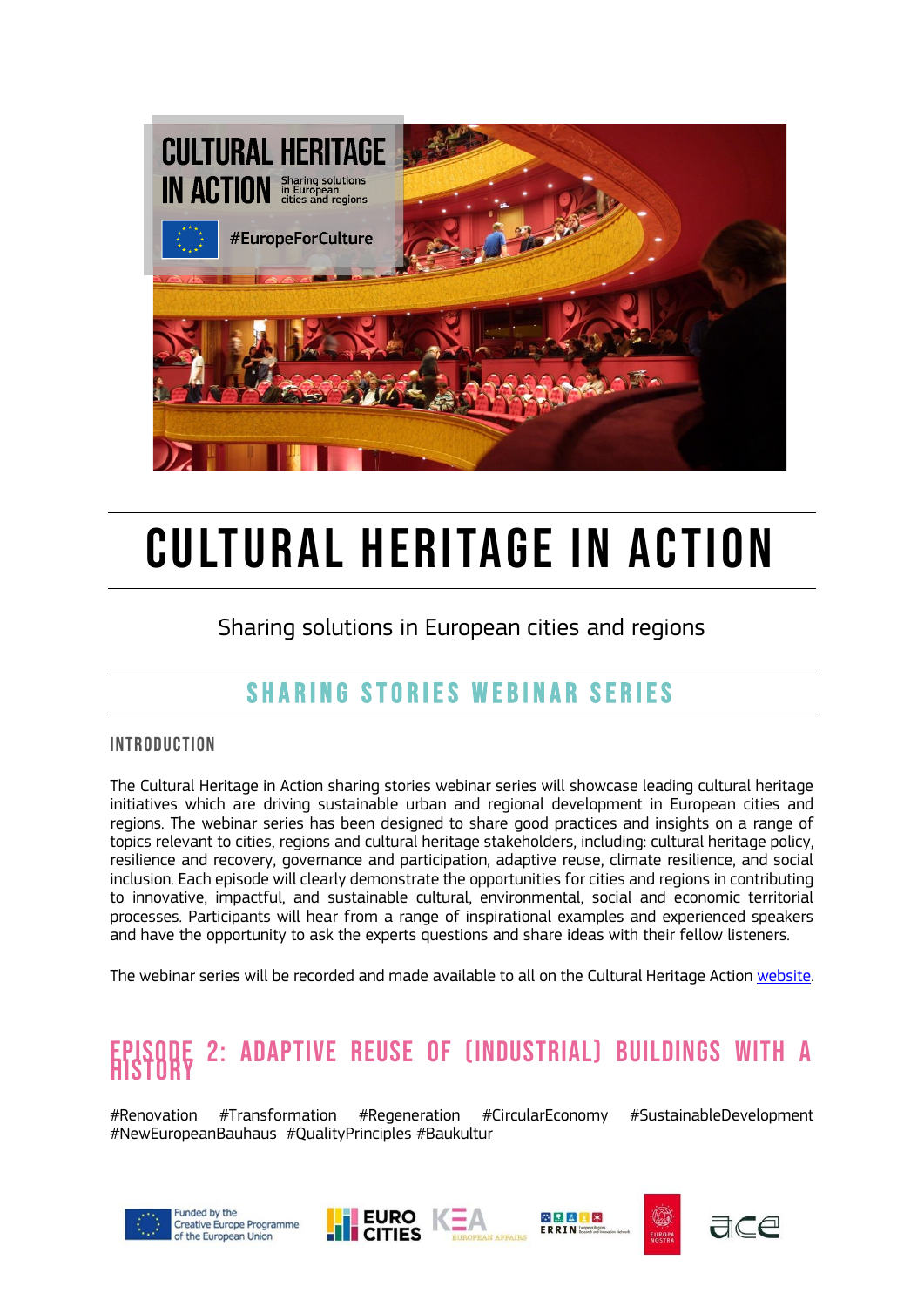#### Date: Monday 4 April 2022, FROM 14.00 to 15.30 CET, onlin e

#### **OVERVIEW**

Europe has a rich and multi-faceted built environment, incorporating strong spiritual, cultural, social and economic values. Due to evolutions in our economies and societies, many heritage sites, whether listed or not, are nowadays disused or have lost the functions for which they were originally built – notably industrial sites.

However, heritage buildings that have lost their original function still embody their multiple values. Adaptive reuse offers itself as a strategy aimed at preserving the elements that contain these values, while at the same time adapting the place for new uses and meeting the needs of our time. Through smart renovation and transformation, heritage sites can find new, mixed or extended uses. As a result, their social, environmental and economic value is increased, while their cultural significance is enhanced.

Sensitive adaptive reuse of existing and historic buildings can also play a key role in Europe's green transformation, avoiding energy-intensive new construction and land use, promoting waste avoidance and preserving embodied energy while generating additional positive economic, environmental, social and cultural co-benefits. For this reason, the re-use of (industrial) heritage buildings offers many opportunities for advancing the goals of the [New European Bauhaus](https://europa.eu/new-european-bauhaus/index_en) initiative launched by the European Commission in 2020.

As illustrated by the first phase of the [Cultural Heritage in Action](https://culturalheritageinaction.eu/case-studies/) project, which had this topic as one of the main focuses, the adaptive re-use of our built heritage brings multiple benefits to individuals and society, for present and future generations. Yet, it can still be regarded as being an unviable option, while planning and building regulations may prevent the development of re-use projects.

The webinar will give the opportunity to explore, through concrete examples from Brno, Ljubljana and Valladolid, the benefits of re-using heritage sites; challenges inherent to adaptive re-use projects; drivers of quality interventions on cultural heritage.

#### **CASE STUDIES**

- Cukrarna's Gallery (Ljubljana, Slovenia) is located in a building that was a sugar refinery in the XIX<sup>th</sup> century, before being used as a dwelling in the XX<sup>th</sup> century. The Cukrarna's Gallery is now a cultural hub that serves both as a venue for exhibiting contemporary art and as a place where contemporary art projects of all kinds – visual, intermedia, performance, sound, music and more – can be created and presented. More information:<https://cukrarna.art/en/>
- KUMST creative hub (Brno, Czech Republic) is a functionalist building built in 1929 belonging to the University of Technology that was repurposed as a creative hub, which provides an environment for creative professionals to work, meet up, collaborate and educate themselves. More information:<https://www.kumstbrno.cz/en/>
- Galerías Va (Valladolid, Spain) is an old municipal market that was transformed into a space for work, creation and exchange. The space is available for people to develop a creative industry, an artistic project individually or collectively, or participatory initiatives open to the community. This new place has contributed to the transformation of the neighbourhood, putting culture and creativity at the heart of local life. More information: <https://www.info.valladolid.es/en/galerias-va>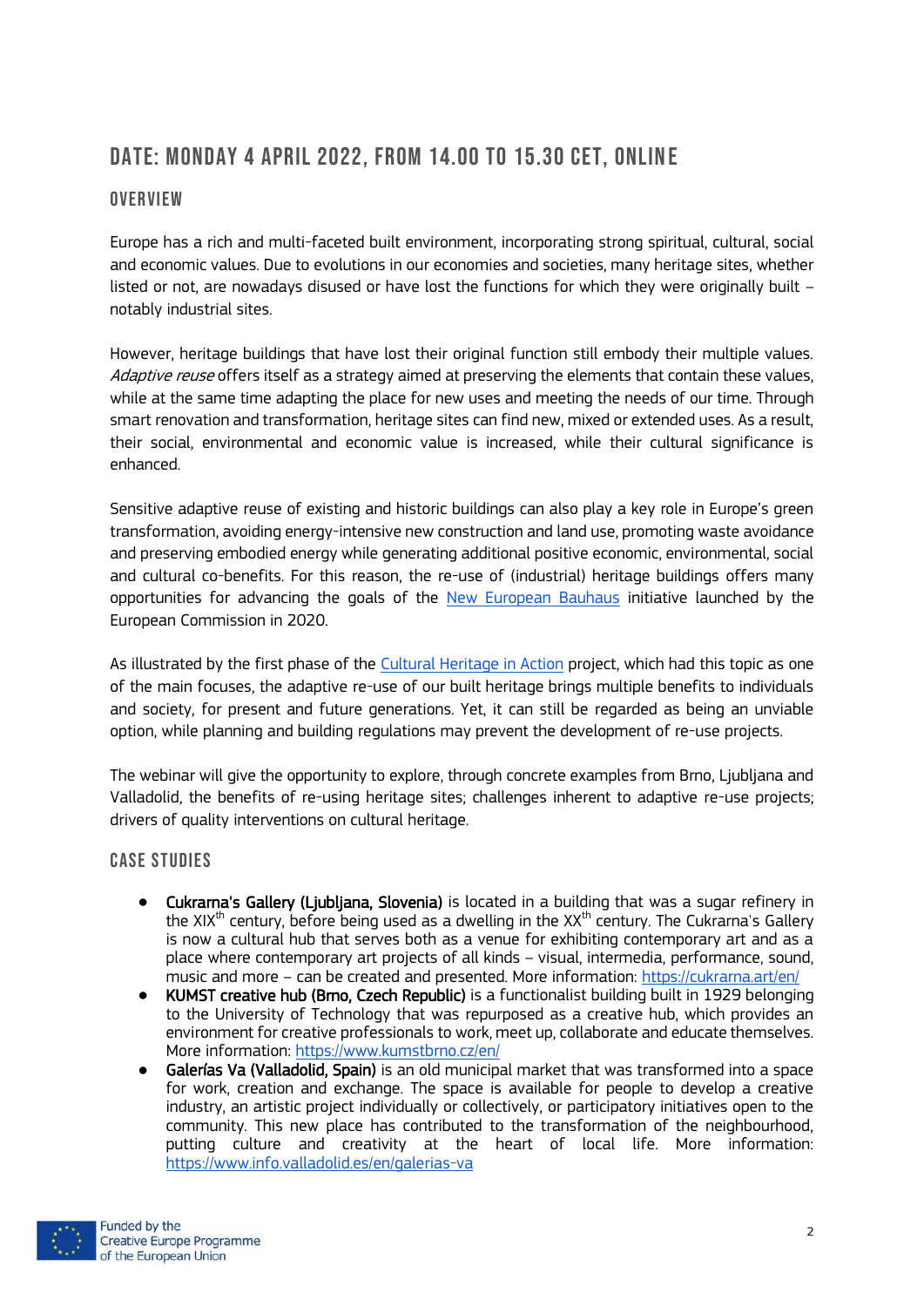#### THEMES AND CHALLENGES TO BE DISCUSSED DURING THE WEBINAR

- Why is it important to re-use our built heritage, what are the benefits of re-using a heritage site, and what are the **challenges** inherent to such projects?
- How to preserve and enhance cultural, social and economic values of under-used heritage buildings, while at the same time adapting them to the needs of our time? What are the drivers for quality interventions on cultural heritage?
- How to involve citizens in deciding which heritage sites should be preserved, demolished or re-used, and how to work with them during the development of the project?
- What role and opportunities for cultural heritage in the New European Bauhaus?.

#### **AGENDA**

From 14.00 to 15.30 CET

Webinar moderated by Lorena Aldana, European Policy Coordinator at Europa Nostra and Pierre Obajtek, Senior Policy Officer at Architects' Council of Europe

- General introduction to the webinar by Lorena Aldana, European Policy Coordinator at Europa Nostra (5')
- Introduction to adaptive re-use in the European context by Ruth Schagemann, President of the Architects' Council of Europe (7')
- Presentation of Cukrarna's Gallery in Ljubljana by Blaž Peršin, Director of Museums and Galleries of Ljubljana (10')
- **•** Presentation of KUMST creative hub in Brno by Zdeňka Hubáček Kujová, Director of Kumst and Tomas Kozelsky, KOGAA Founding Partner
- Presentation of Galerías Va in Valladolid by Guillaume Rousseau, Technical adviser at City Council of Valladolid (10')
- Main learning points, transferability tips and things to remember by Pierre Obajtek, Senior Policy Officer at Architects' Council of Europe (5')
- O&A with the audience (15')
- Conclusions and way forward by Jimmy Jammar, Head of the Europa Nostra Brussels office  $(7')$

#### LINK TO CONNECT

#### [Teams](https://teams.microsoft.com/l/meetup-join/19%3ameeting_MzRhMjc3ZWYtZjljYy00NWViLWE2MDMtZDM0NGNhYmNmMzk3%40thread.v2/0?context=%7b%22Tid%22%3a%22d12f890a-950a-4680-8ca7-5a36f0889cd3%22%2c%22Oid%22%3a%22279da75f-944e-4e7c-88ae-29cba6a15e83%22%7d)

Link to register: [Teams](https://teams.microsoft.com/registration/Cokv0QqVgEaMp1o28Iic0w,-z8jPPk5706o7yJnR27bmg,xQ6Okyni20Ky35pbO6y68w,TKA_VcjjSUW4jwml1_jAwA,Zx4X7_gnEkKSutEad2nAuQ,6iZuS47Zs023BhmmEOKlFg?mode=read&tenantId=d12f890a-950a-4680-8ca7-5a36f0889cd3)

#### ADDITIONAL READING RESOURCES

- Leeuwarden Declaration: Adaptive Re-Use of Built Heritage: Preserving and enhancing the values of our built heritage for future generations. Read [here.](https://www.ace-cae.eu/uploads/tx_jidocumentsview/LEEUWARDEN_STATEMENT_FINAL_EN-NEW.pdf)
- Industrial and Engineering Heritage in Europe. Featuring 50 Winners of the European Heritage Awards / Europa Nostra Awards. Read [here.](https://door.donau-uni.ac.at/open/o:989)
- ROCK quidelines for sustainable adaptive reuse of cultural heritage. Read [here.](https://www.rockproject.eu/documents-list)